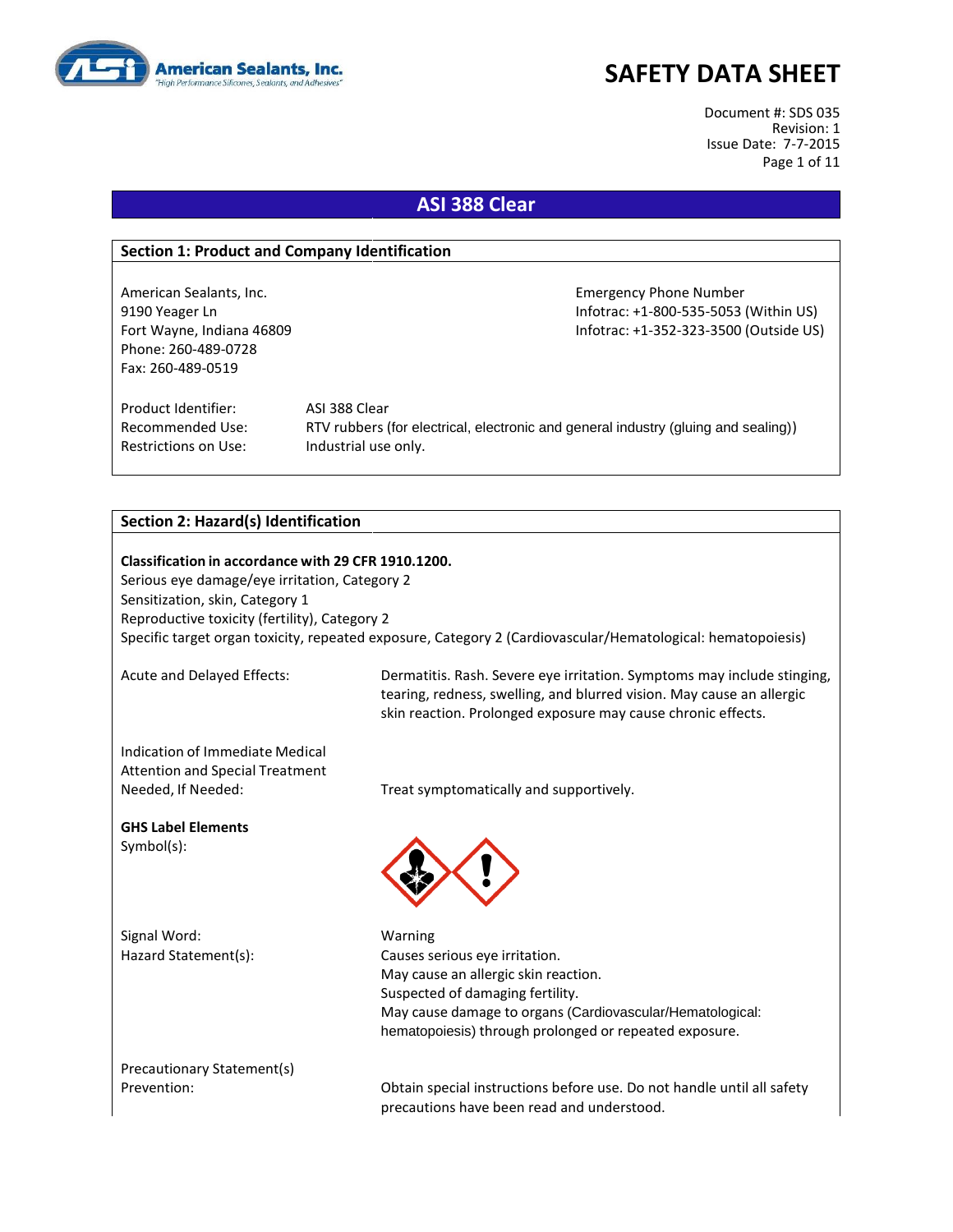Product Identifier: ASI 388 Clear Document #: SDS 035

Revision: 1

|           | Do not breathe dust/fume/gas/mist/vapors/spray.<br>Wear protective gloves/protective clothing/eye protection/face<br>protection. Wash thoroughly after handling.<br>Contaminated work clothing should not be allowed out of the<br>workplace.                                                                                                                                                                                                                                                     |
|-----------|---------------------------------------------------------------------------------------------------------------------------------------------------------------------------------------------------------------------------------------------------------------------------------------------------------------------------------------------------------------------------------------------------------------------------------------------------------------------------------------------------|
| Response: | IF ON SKIN: Wash with plenty of soap and water.<br>If skin irritation or rash occurs: Get medical advice/attention. Get<br>medical advice/attention if you feel unwell.<br>IF IN EYES: Rinse cautiously with water for several minutes. Remove<br>contact lenses, if present and easy to do. Continue rinsing.<br>If eye irritation persists: Get medical advice/attention.<br>IF exposed or concerned: Get medical advice/attention.<br>Take off contaminated clothing and wash it before reuse. |
| Storage:  | Store locked up.                                                                                                                                                                                                                                                                                                                                                                                                                                                                                  |
| Disposal: | Dispose of contents/container in accordance with<br>local/regional/national/international regulations.                                                                                                                                                                                                                                                                                                                                                                                            |

|               | <b>Section 3: Composition/Information on Ingredients</b> |           |  |  |
|---------------|----------------------------------------------------------|-----------|--|--|
|               |                                                          |           |  |  |
| <u>CAS</u>    | Component                                                | Percent   |  |  |
| Proprietary   | Methyloximesilane                                        | $1 - < 3$ |  |  |
| Proprietary   | Vinyloximesilane                                         | $\leq 1$  |  |  |
| Proprietary   | Alkoxysilane                                             | $\leq 1$  |  |  |
| $96 - 29 - 7$ | Methylethylketoxime (Impurity)                           | $\leq 1$  |  |  |
| 556-67-2      | Octamethylcyclotetrasiloxane (Impurity)                  | $\leq 1$  |  |  |
|               |                                                          |           |  |  |

| <b>Section 4: First-Aid Measures</b> |                                                                                                                                                                                                     |  |
|--------------------------------------|-----------------------------------------------------------------------------------------------------------------------------------------------------------------------------------------------------|--|
| Inhalation:                          | IF INHALED: Remove to fresh air.<br>Get medical attention if symptoms occur.                                                                                                                        |  |
| Skin Contact:                        | IF ON SKIN: Wash off with plenty of soap and water.<br>For minor skin contact, avoid spreading material on unaffected skin.                                                                         |  |
|                                      | Get medical advice/attention if symptoms occur.<br>Take off contaminated clothing and wash before use.                                                                                              |  |
| Eye Contact:                         | IF IN EYES: Flush eyes with water as a precaution. Remove contact lenses, if present and<br>easy to do. Continue rinsing.<br>If eye irritation develops and persists: Get medical advice/attention. |  |
| Ingestion:                           | Rinse mouth thoroughly with water.<br>Get immediate medical attention if symptoms occur.                                                                                                            |  |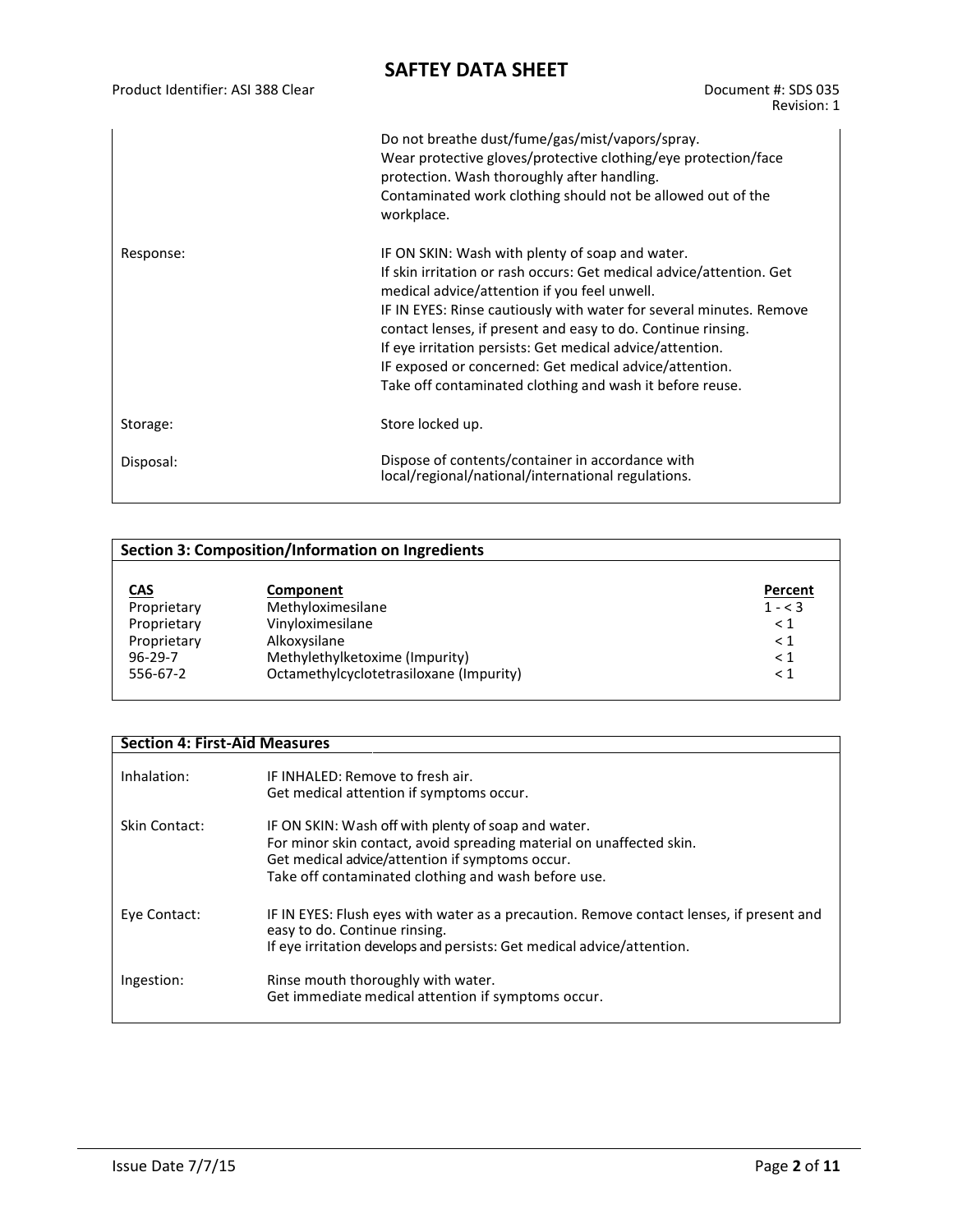| <b>Section 5: Fire-Fighting Measures</b>                                        |                                                                                                                                                                 |
|---------------------------------------------------------------------------------|-----------------------------------------------------------------------------------------------------------------------------------------------------------------|
| Suitable Extinguishing Media:<br>Unsuitable Extinguishing Media:                | Use carbon dioxide, regular dry chemical powder, alcohol-resistant<br>foam, or water fog.<br>None known.                                                        |
| Specific Hazards Arising from the Chemical<br>Hazardous Decomposition Products: | By heating and fire, harmful vapors/gases may be formed.<br>Nitrogen oxides. (corrosive)                                                                        |
| Special Protective Equipment and<br>Precautions for Firefighters:               | Firefighters must use standard protective equipment including flame<br>retardant coat, helmet, gloves, rubber boots, and self-contained<br>breathing apparatus. |
| Specific extinguishing methods:                                                 | Move containers from fire area if you can do so without risk.                                                                                                   |

| <b>Section 6: Accidental Release Measures</b>             |                                                                                                                                                                                                                                                                                                                                                                                                                                                                                                |  |
|-----------------------------------------------------------|------------------------------------------------------------------------------------------------------------------------------------------------------------------------------------------------------------------------------------------------------------------------------------------------------------------------------------------------------------------------------------------------------------------------------------------------------------------------------------------------|--|
|                                                           |                                                                                                                                                                                                                                                                                                                                                                                                                                                                                                |  |
| Personal Precautions, Protective                          |                                                                                                                                                                                                                                                                                                                                                                                                                                                                                                |  |
| <b>Equipment and Emergency Procedures:</b>                | Keep unnecessary personnel away.<br>Do not touch or walk through spilled material.<br>Ensure adequate ventilation.<br>Wear appropriate personal protective equipment.                                                                                                                                                                                                                                                                                                                          |  |
| <b>Environment Precautions:</b>                           | Prevent further leakage or spillage if safe to do so. Local authorities<br>should be advised if significant spillages cannot be contained.                                                                                                                                                                                                                                                                                                                                                     |  |
| Methods and Materials for Containment<br>and Cleaning Up: | Eliminate sources of ignition.<br>Large Spills: Dike the spilled material, where this is possible. Cover<br>with plastic sheet to prevent spreading. Use a non-combustible<br>material like vermiculite, sand or earth to soak up the product and<br>place into a container for later disposal.<br>Small Spills: Wipe up with absorbent material (e.g. cloth, fleece).<br>Clean surface thoroughly to remove residual contamination.<br>Never return spills in original containers for re-use. |  |

| <b>Section 7: Handling and Storage</b>     |                                                                                                                                                                                                                                                                           |
|--------------------------------------------|---------------------------------------------------------------------------------------------------------------------------------------------------------------------------------------------------------------------------------------------------------------------------|
|                                            |                                                                                                                                                                                                                                                                           |
| <b>Precautions for Safe Handling</b>       |                                                                                                                                                                                                                                                                           |
| <b>Protective Measures:</b>                | Provide adequate ventilation. Use care in handling/storage. Obtain<br>special instructions before use. Do not handle until all safety<br>precautions have been read and understood.<br>Do not breathe mist or vapor.<br>Avoid contact with eyes. Avoid contact with skin. |
| Advice on General Occupational<br>Hygiene: | Do not eat, drink, or smoke when using this product.                                                                                                                                                                                                                      |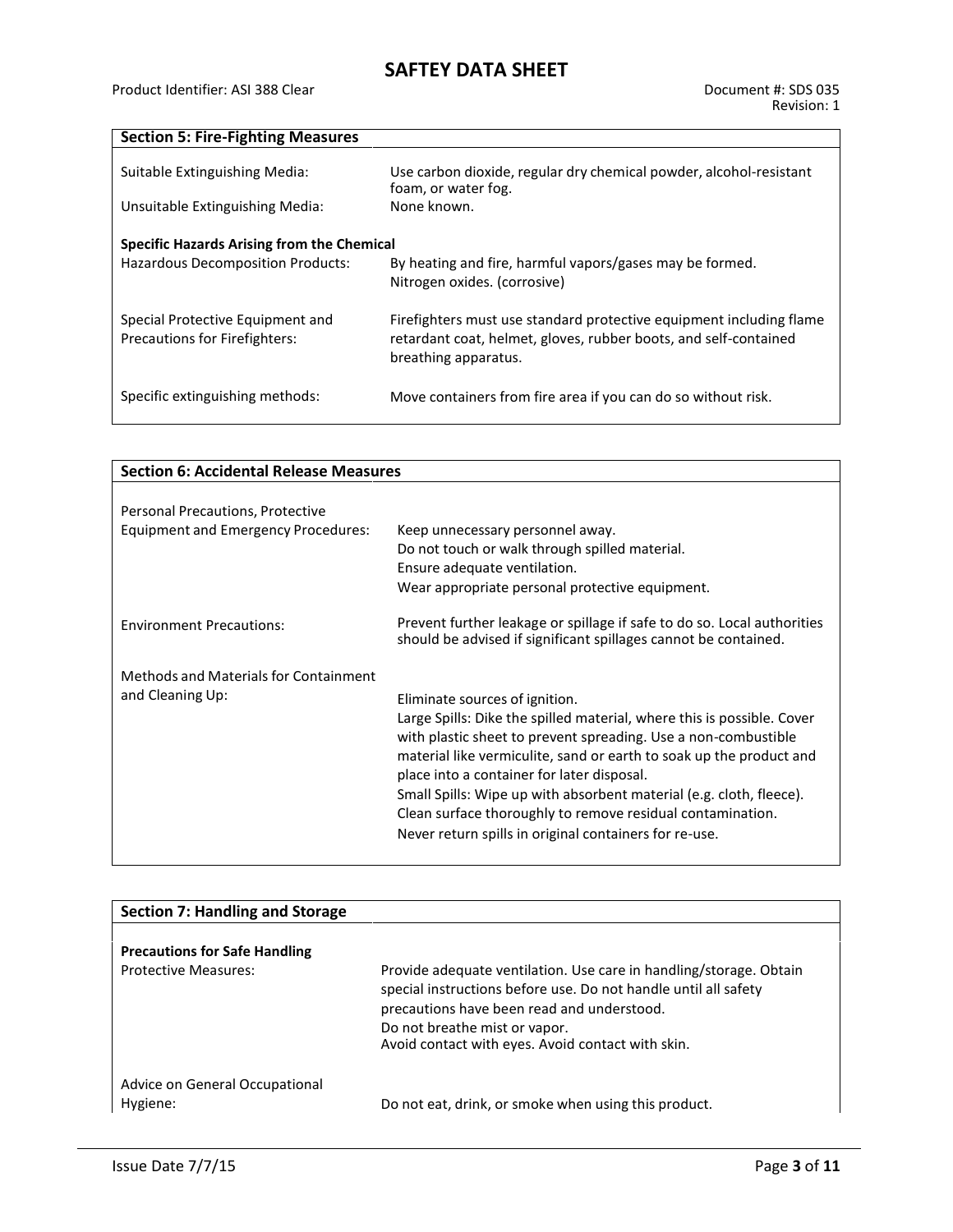|                                                                  | Wash thoroughly after handling.<br>Wash contaminate clothing before reuse.                                                                                  |  |
|------------------------------------------------------------------|-------------------------------------------------------------------------------------------------------------------------------------------------------------|--|
| Conditions for Safe Storage, including<br>any Incompatibilities: | Store locked up. Keep in original container and tightly closed.<br>Keep out of the reach of children.<br>Store in a cool, dry place out of direct sunlight. |  |
| Incompatibilities:                                               | Strong oxidizing agents, water, moisture                                                                                                                    |  |

| <b>Section 8: Exposure Controls/Personal Protection</b>                       |                     |                                                                                                                                                                                                                    |                                                                                                                              |  |
|-------------------------------------------------------------------------------|---------------------|--------------------------------------------------------------------------------------------------------------------------------------------------------------------------------------------------------------------|------------------------------------------------------------------------------------------------------------------------------|--|
| <b>Component Exposure Limits</b>                                              |                     |                                                                                                                                                                                                                    |                                                                                                                              |  |
| <b>CAS</b>                                                                    | Component           |                                                                                                                                                                                                                    | <b>Exposure Limits</b>                                                                                                       |  |
| $96 - 29 - 7$                                                                 | Methylethylketoxime |                                                                                                                                                                                                                    | WEEL: $36 \text{ mg/m}$ 3 TWA<br>10 ppm                                                                                      |  |
|                                                                               | (Impurity)          |                                                                                                                                                                                                                    | Vendor: 10 ppm STEL; 3 ppm TWA                                                                                               |  |
| Appropriate Engineering Controls:                                             |                     | Provide adequate general and local exhaust ventilation.<br>Provide eyewash station.<br>Pay attention to ventilation such as local exhaust, mechanical and/or<br>door open for at least 24 hours after application. |                                                                                                                              |  |
| <b>Individual Protection Measures</b><br>Eye/Face Protection:                 |                     | the immediate work area.                                                                                                                                                                                           | Wear tightly sealed safety glasses according to EN 166.<br>Provide an emergency eye wash fountain and quick drench shower in |  |
| <b>Skin Protection:</b><br>Hand Protection:<br><b>Respiratory Protection:</b> |                     | Skin should be washed after contact.                                                                                                                                                                               |                                                                                                                              |  |
|                                                                               |                     | Wear protective gloves. Wash hands before breaks and at the end of<br>workday.                                                                                                                                     |                                                                                                                              |  |
|                                                                               |                     | If airborne concentrations are above the applicable exposure limits,<br>use NIOSH approved respiratory protection.                                                                                                 |                                                                                                                              |  |

| <b>Section 9: Physical and Chemical Properties</b> |                     |                                      |                                    |
|----------------------------------------------------|---------------------|--------------------------------------|------------------------------------|
|                                                    |                     |                                      |                                    |
| <b>Physical State:</b>                             | Liguid              | <b>Appearance:</b> Paste             |                                    |
| Color:                                             | Translucent         | <b>Physical Form:</b> Paste          |                                    |
| Odor:                                              | Oxime odor          | <b>Odor Threshold:</b> Not available |                                    |
| pH:                                                | Not applicable      | <b>Melting Point:</b> Not applicable |                                    |
| <b>Boiling Point:</b>                              | Not applicable      | Decomposition: Not available         |                                    |
| <b>Flash Point:</b>                                | 204.8 °F (96 °C)    | <b>Evaporation Rate:</b>             | $<$ 1 (Butyl Acetate=1)            |
|                                                    | Closed cup          |                                      |                                    |
| <b>OSHA Flammability Class:</b>                    | Not classified as a |                                      | Vapor Pressure: Negligible (25 °C) |
|                                                    | flammability hazard |                                      |                                    |
| Vapor Density (air = 1): $>$ 1 (air=1)             |                     | Density:                             | 1.03(25 °C)                        |
| <b>Specific Gravity (water = 1):</b> Not available |                     | Water Solubility: Not soluble        |                                    |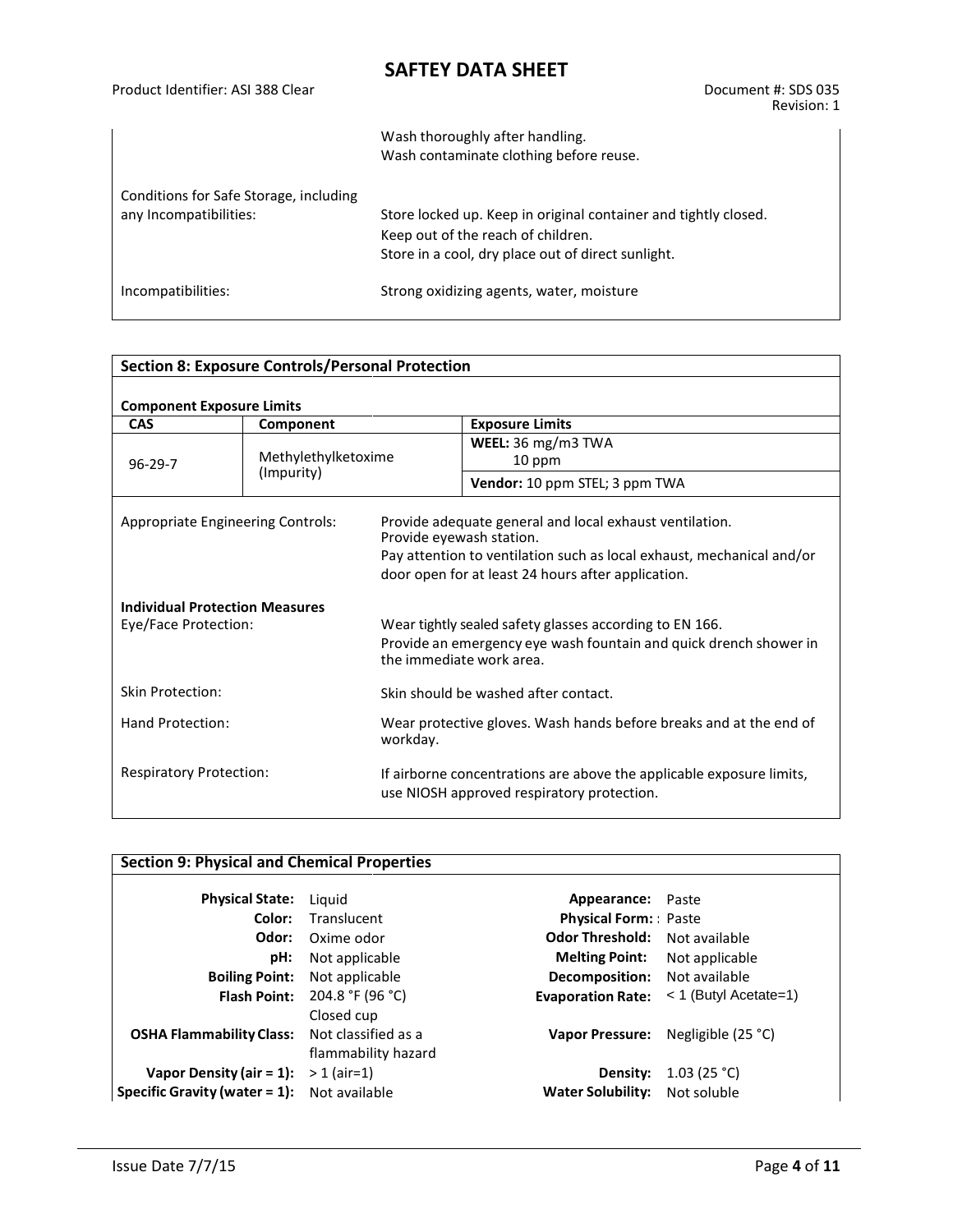**Log KOW:** Not available **Coeff. Water/Oil Dist:** Not available **Auto Ignition:** Not available **Viscosity:** Not applicable **VOC:**  $1-3\%$ **Volatility:** Not available **Molecular Formula:** Not applicable

| <b>Section 10: Stability and Reactivity</b> |                                                                                                                                                                                                                                                                    |
|---------------------------------------------|--------------------------------------------------------------------------------------------------------------------------------------------------------------------------------------------------------------------------------------------------------------------|
|                                             |                                                                                                                                                                                                                                                                    |
| Reactivity:                                 | Not classified as a reactivity hazard.                                                                                                                                                                                                                             |
| <b>Chemical Stability:</b>                  | Stable at normal temperatures and pressure.                                                                                                                                                                                                                        |
| Possibility of Hazardous Reactions:         | Hazardous polymerization does not occur.                                                                                                                                                                                                                           |
| Conditions to Avoid:                        | None known.                                                                                                                                                                                                                                                        |
| Incompatible Materials:                     | Strong oxidizing materials, water, moisture                                                                                                                                                                                                                        |
| Hazardous Decomposition Products:           | This product reacts with water, moisture or humid air to evolve<br>following compounds: Methylethylketoxime. Refer to section 8:<br>exposure controls/personal protection and section 11: toxicological<br>information.                                            |
|                                             | Thermal breakdown of this product during fire or very high heat<br>condition may evolve the following hazardous decomposition product:<br>Carbon oxides and traces of incompletely burned carbon compounds.<br>Silicon dioxide, Nitrogen oxides, and Formaldehyde. |

| <b>Acute Toxicity</b>                                                                                                                                 |                                       |                        |                |                                      |                 |
|-------------------------------------------------------------------------------------------------------------------------------------------------------|---------------------------------------|------------------------|----------------|--------------------------------------|-----------------|
|                                                                                                                                                       | <b>Component Analysis - LD50/LC50</b> |                        |                |                                      |                 |
| <b>CAS</b>                                                                                                                                            | Component                             | <b>Result</b>          | <b>Species</b> | <b>Dose</b>                          | <b>Exposure</b> |
| Proprietary                                                                                                                                           |                                       | LD50 Oral              | Rat            | 2995 mg/kg<br>2400 mg/kg             | N/A             |
|                                                                                                                                                       | Alkoxysilane                          | <b>LC50 Inhalation</b> | Rat            | 1.49-2.44 mg/L                       | 4 hr            |
|                                                                                                                                                       |                                       | LD50 Dermal            | Rabbit         | $>$ 2000 mg/kg<br>$16 \text{ ml/kg}$ | N/A             |
| 96-297                                                                                                                                                | Methylethylketoxime<br>(Impurity)     | LD50 Oral              | Rat            | 930 mg/kg                            | N/A             |
|                                                                                                                                                       |                                       | LD50 Dermal            | Rabbit         | 200 µl/kg                            | N/A             |
| Information on Likely Routes of Exposure<br>Inhalation:<br>No significant effects are expected.<br>Ingestion:<br>No significant effects are expected. |                                       |                        |                |                                      |                 |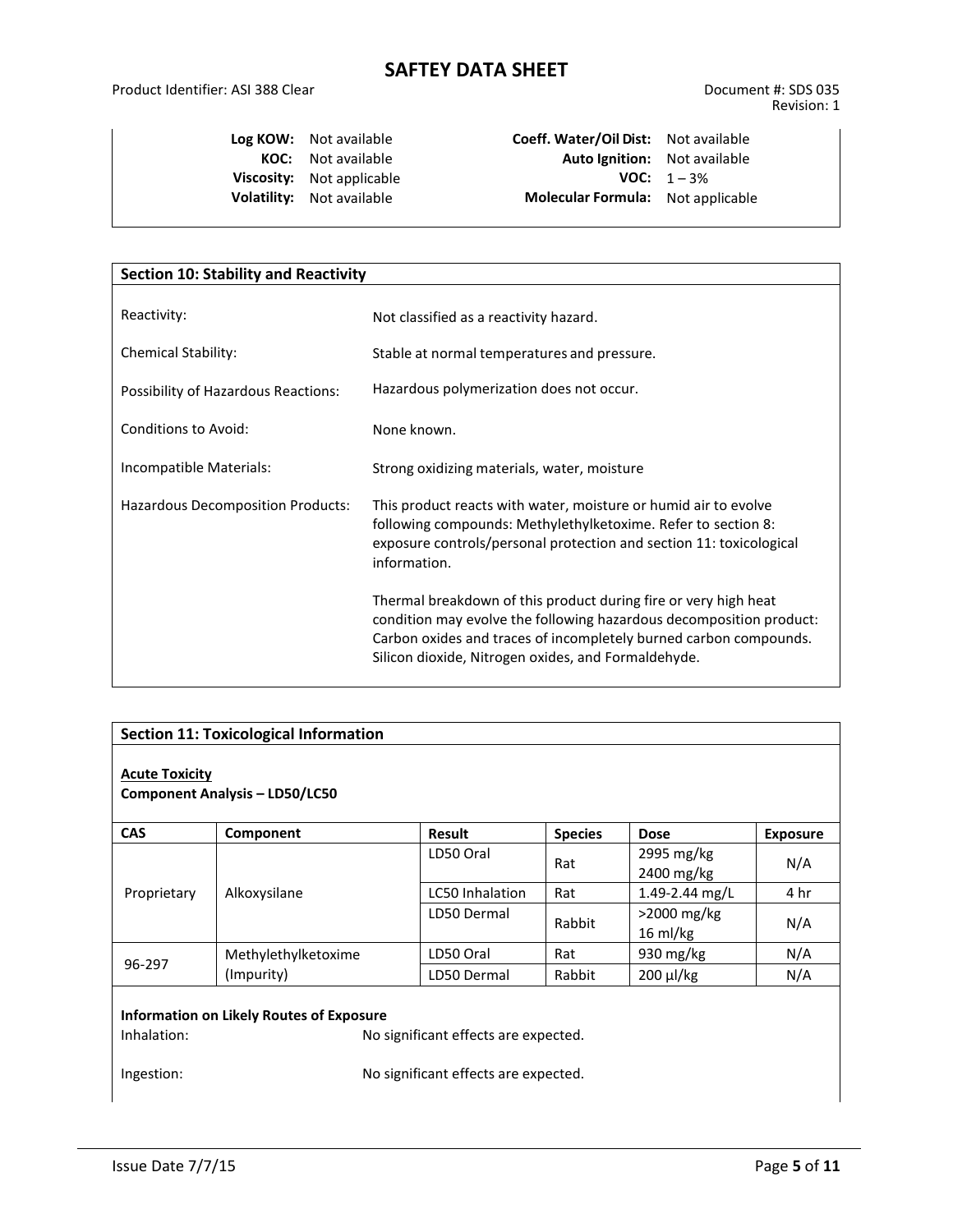Product Identifier: ASI 388 Clear Document #: SDS 035

| Skin Contact:                                 | May cause an allergic skin reaction.                                                                                                                                                                                                                                                                                                                                                                                                                                                                                                                                                                                                                                                                                                                                                                                                                                                                                                         |
|-----------------------------------------------|----------------------------------------------------------------------------------------------------------------------------------------------------------------------------------------------------------------------------------------------------------------------------------------------------------------------------------------------------------------------------------------------------------------------------------------------------------------------------------------------------------------------------------------------------------------------------------------------------------------------------------------------------------------------------------------------------------------------------------------------------------------------------------------------------------------------------------------------------------------------------------------------------------------------------------------------|
| Eye Contact:                                  | Causes serious eye irritation.                                                                                                                                                                                                                                                                                                                                                                                                                                                                                                                                                                                                                                                                                                                                                                                                                                                                                                               |
| Immediate and Delayed Effects:                | Dermatitis. Rash. Severe eye irritation. Symptoms may include stinging,<br>tearing, redness, swelling, and blurred vision. May cause an allergic skin<br>reaction. Prolonged exposure may cause chronic effects.                                                                                                                                                                                                                                                                                                                                                                                                                                                                                                                                                                                                                                                                                                                             |
| Medical Conditions Aggravated by<br>Exposure: | No information is available.                                                                                                                                                                                                                                                                                                                                                                                                                                                                                                                                                                                                                                                                                                                                                                                                                                                                                                                 |
| Irritation/Corrosivity Data:                  | SKIN-RABBIT: Moderately irritating [Alkoxysilane]<br>SKIN-RABBIT: 500mg/24 r MILD [Octamethylcyclotetrasiloxane]                                                                                                                                                                                                                                                                                                                                                                                                                                                                                                                                                                                                                                                                                                                                                                                                                             |
|                                               | Causes serious eye damage. [Vinyloximesilane] [Methylethylketoxime]<br>EYE-RABBIT: 15mg SEVERE [Alkoxysilane]<br>Causes serious eye irritation. [Methyloximesilane]<br>EYE-RABBIT : MILD [Octamethylcyclotetrasiloxane]                                                                                                                                                                                                                                                                                                                                                                                                                                                                                                                                                                                                                                                                                                                      |
| Respiratory Sensitization:                    | Not available.                                                                                                                                                                                                                                                                                                                                                                                                                                                                                                                                                                                                                                                                                                                                                                                                                                                                                                                               |
| Dermal Sensitization:                         | May cause an allergic skin reaction. [Methyloximesilane]<br>[Vinyloximesilane]<br>[Methylethylketoxime]<br>Positive (Guinea pig) [Alkoxysilane]<br>No evidence of sensitization [Octamethylcyclotetrasiloxane]                                                                                                                                                                                                                                                                                                                                                                                                                                                                                                                                                                                                                                                                                                                               |
| Germ Cell Mutagenicity:                       | Negative(Ames test, Chromosome analysis, Micronucleus test)<br>[Alkoxysilane]<br>Negative(Bacteria) [Octamethylcyclotetrasiloxane]                                                                                                                                                                                                                                                                                                                                                                                                                                                                                                                                                                                                                                                                                                                                                                                                           |
| Carcinogenicity:                              | Suspected of causing cancer. [Methylethylketoxime]                                                                                                                                                                                                                                                                                                                                                                                                                                                                                                                                                                                                                                                                                                                                                                                                                                                                                           |
| <b>Component Carcinogenicity</b>              | OSHA Specifically Regulated Substances (29 CFR 1910.1001-1050): Not listed.                                                                                                                                                                                                                                                                                                                                                                                                                                                                                                                                                                                                                                                                                                                                                                                                                                                                  |
| Reproductive Toxicity:                        | Octamethylcyclotetrasiloxane administered to rats by whole body<br>inhalation at concentrations of 500 and 700 ppm for 70 days prior to<br>mating, through mating, gestation and lactation resulted in decreases in<br>live litter size. Additionally, increases in the incidence of deliveries of<br>offspring extending over an unusually long time period (dystocia) were<br>observed at these concentrations. Statistically significant alterations in<br>these parameters were not observed in the lower concentrations<br>evaluated (300 and 70 ppm). In a previous range-finding study, rats<br>exposed to vapor concentrations of 700 ppm had decreases in the<br>number of implantation sites and live litter size. The significance of these<br>findings to humans is not known. [Octamethylcyclotetrasiloxane]<br>Developmental toxicity: NOAEL 500mg/kg/day (Rat), Maternal toxicity:<br>NOAEL 500mg/kg/day (Rat) [Alkoxysilane] |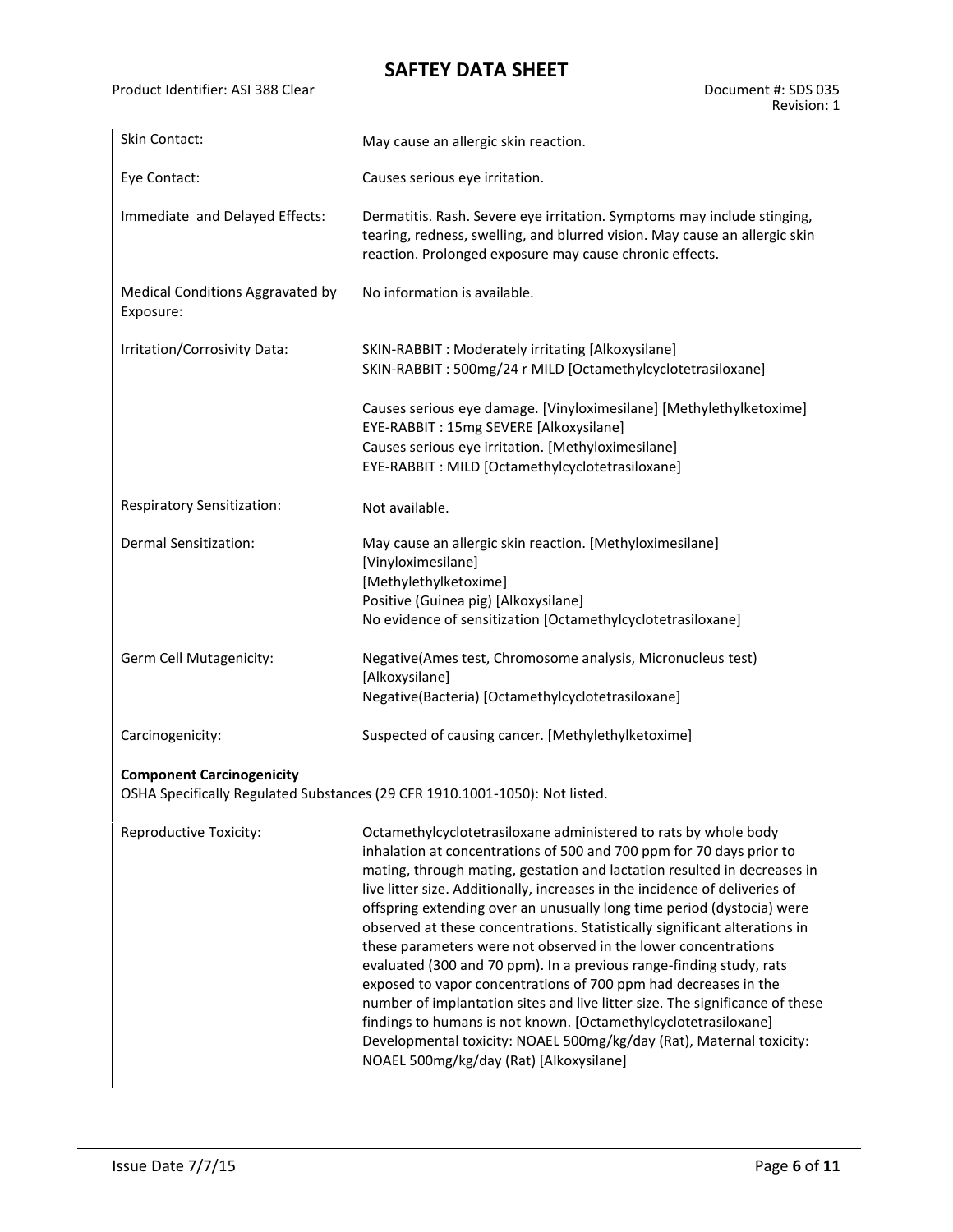| Product Identifier: ASI 388 Clear                      |                                                                                                                                                                                                                                                                                                                                                                                                                                                                                                                                                                                                                                                                                                                                                                                                                                                                                                                                                                                                                                                                                                                                                                                                                                                                                                                                                                                         | Document #: SDS 035<br>Revision: 1                                                                    |  |  |  |
|--------------------------------------------------------|-----------------------------------------------------------------------------------------------------------------------------------------------------------------------------------------------------------------------------------------------------------------------------------------------------------------------------------------------------------------------------------------------------------------------------------------------------------------------------------------------------------------------------------------------------------------------------------------------------------------------------------------------------------------------------------------------------------------------------------------------------------------------------------------------------------------------------------------------------------------------------------------------------------------------------------------------------------------------------------------------------------------------------------------------------------------------------------------------------------------------------------------------------------------------------------------------------------------------------------------------------------------------------------------------------------------------------------------------------------------------------------------|-------------------------------------------------------------------------------------------------------|--|--|--|
| Specific Target Organ Toxicity -<br>Single Exposure:   | Not available.                                                                                                                                                                                                                                                                                                                                                                                                                                                                                                                                                                                                                                                                                                                                                                                                                                                                                                                                                                                                                                                                                                                                                                                                                                                                                                                                                                          |                                                                                                       |  |  |  |
| Specific Target Organ Toxicity -<br>Repeated Exposure: | May cause damage to the following organs through prolonged or<br>repeated exposure:<br>Cardiovascular / Hematological: hematopoiesis. [Vinyloximesilane]<br>Cardiovascular / Hematological: hematopoiesis. [Methyloximesilane]                                                                                                                                                                                                                                                                                                                                                                                                                                                                                                                                                                                                                                                                                                                                                                                                                                                                                                                                                                                                                                                                                                                                                          |                                                                                                       |  |  |  |
|                                                        | Repeated inhalation or oral exposure of mice and rats to<br>octamethylcyclotetrasiloxane produced an increase in liver size. No gross<br>histopathological or significant clinical chemistry effects were observed.<br>An increase in liver metabolizing enzymes, as well as a transient increase<br>in the number of normal cells (hyperplasia) followed by an increase in cell<br>size (hypertrophy) were determined to be the underlying causes of the<br>liver enlargement. The biochemical mechanisms producing these effects<br>are highly sensitive in rodents, while similar mechanisms in humans are<br>insensitive. A two year combined chronic and carcinogenicity assay was<br>conducted on octamethylcyclotetrasiloxane. Rats were exposed by<br>whole-body vapor inhalation 6hrs/day, 5days/week for up to 104 weeks to<br>0, 10, 30, 150 or 700ppm of octamethylcyclotetrasiloxane. The increase in<br>incidence of (uterine) endometrial cell hyperplasia and uterine adenomas<br>(benign tumors) were observed in female rats at 700ppm. Since these<br>effects only occurred at 700ppm, a level that greatly exceeds typical<br>workplace or consumer exposure, it is unlikely that industrial, commercial<br>or consumer uses of products containing octamethylcyclotetrasiloxane<br>would result in a significant risk to humans.<br>[Octamethylcyclotetrasiloxane] |                                                                                                       |  |  |  |
| <b>Aspiration Hazard:</b>                              | Not classified based on available information.                                                                                                                                                                                                                                                                                                                                                                                                                                                                                                                                                                                                                                                                                                                                                                                                                                                                                                                                                                                                                                                                                                                                                                                                                                                                                                                                          |                                                                                                       |  |  |  |
| Further Information:                                   | Methyl Ethyl Ketoxime (MEKO). Material will generate MEKO on exposure<br>to humid air gradually. Male rodents exposed to MEKO vapor at high<br>concentration throughout their lifetime developed liver cancer. But<br>relevance to humans is uncertain now. Please read the detail information<br>to MEKO below:                                                                                                                                                                                                                                                                                                                                                                                                                                                                                                                                                                                                                                                                                                                                                                                                                                                                                                                                                                                                                                                                        |                                                                                                       |  |  |  |
|                                                        | Skin Irritation:                                                                                                                                                                                                                                                                                                                                                                                                                                                                                                                                                                                                                                                                                                                                                                                                                                                                                                                                                                                                                                                                                                                                                                                                                                                                                                                                                                        | Causes mild irritation. Can be absorbed<br>through the skin.                                          |  |  |  |
|                                                        | Eyes Irritation:                                                                                                                                                                                                                                                                                                                                                                                                                                                                                                                                                                                                                                                                                                                                                                                                                                                                                                                                                                                                                                                                                                                                                                                                                                                                                                                                                                        | Causes severe irritation.                                                                             |  |  |  |
|                                                        | <b>Acute Oral Toxicity:</b>                                                                                                                                                                                                                                                                                                                                                                                                                                                                                                                                                                                                                                                                                                                                                                                                                                                                                                                                                                                                                                                                                                                                                                                                                                                                                                                                                             | LD50(rat) = > 900mg/kg                                                                                |  |  |  |
|                                                        | <b>Acute Dermal Toxicity:</b>                                                                                                                                                                                                                                                                                                                                                                                                                                                                                                                                                                                                                                                                                                                                                                                                                                                                                                                                                                                                                                                                                                                                                                                                                                                                                                                                                           | LD50(rabbit) = $>1000$ mg/kg                                                                          |  |  |  |
|                                                        | <b>Acute Inhalation Toxicity:</b><br>Inhalation Toxicity:                                                                                                                                                                                                                                                                                                                                                                                                                                                                                                                                                                                                                                                                                                                                                                                                                                                                                                                                                                                                                                                                                                                                                                                                                                                                                                                               | LC50(rat) > 4.83mg/l/4Hr<br>Shows narcotic action at high concentration.<br>May produce blood effects |  |  |  |
|                                                        | Skin Sensitization:                                                                                                                                                                                                                                                                                                                                                                                                                                                                                                                                                                                                                                                                                                                                                                                                                                                                                                                                                                                                                                                                                                                                                                                                                                                                                                                                                                     | Positive (guinea pig)                                                                                 |  |  |  |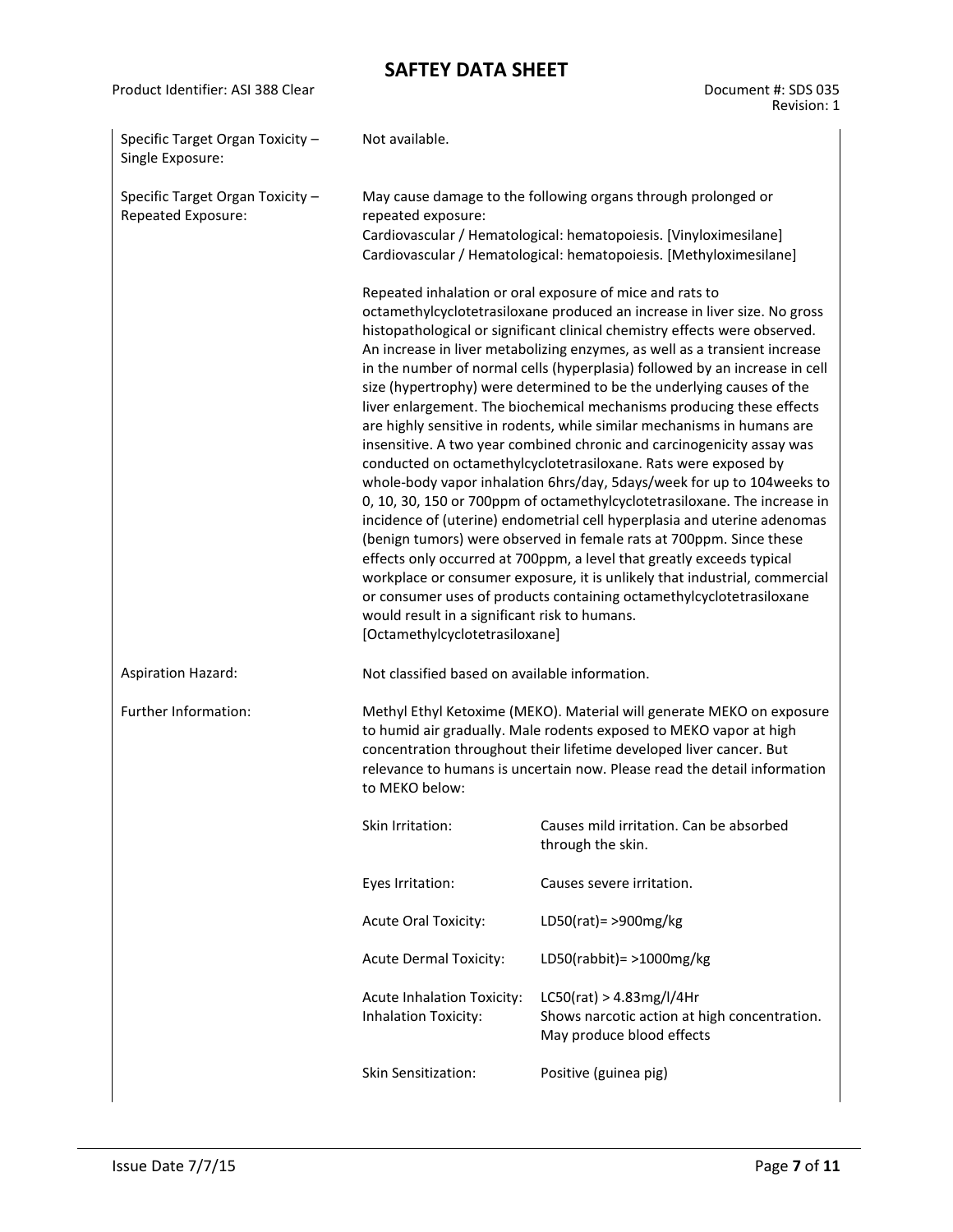Product Identifier: ASI 388 Clear Document #: SDS 035

| Neurotoxicity:                                       | High dose can produce transient and<br>reversible change in neurobehavioral<br>function.                                                                                                                                                                                                                       |
|------------------------------------------------------|----------------------------------------------------------------------------------------------------------------------------------------------------------------------------------------------------------------------------------------------------------------------------------------------------------------|
| Carcinogenicity:                                     | Liver carcinomas were observed in a lifetime<br>inhalation study (ca.2 years) in which mice<br>and rats were exposed.                                                                                                                                                                                          |
| <b>Other Chronic Study:</b>                          | Degenerative effects on the olfactory<br>epithelium of nasal passages occurred in a<br>concentration related manner in males and<br>females of mice and rats at MEKO<br>concentration of 15, 75 and 375ppm. The<br>significant change in hematological<br>parameters were observed at 404ppm<br>concentration. |
| Workplace<br><b>Environmental Exposure</b><br>Level: | Vendor guide: 3ppm(TWA), 10ppm(STEL)<br>AIHA WEEL: 10ppm(TWA)                                                                                                                                                                                                                                                  |

### **Ecotoxicity**

Toxic to aquatic life. Toxic to aquatic life with long lasting effects. [Alkoxysilane] May cause long lasting harmful effects to aquatic life. [Octamethylcyclotetrasiloxane]

| <b>CAS</b><br>Component |                                           | <b>Aquatic</b>       | Result      | <b>Species</b>                                | <b>Dose</b>  | <b>Exposure</b> |  |
|-------------------------|-------------------------------------------|----------------------|-------------|-----------------------------------------------|--------------|-----------------|--|
|                         |                                           | Fish                 | <b>LC50</b> | <b>Bluegill (Lepomis</b><br>macrochirus)      | >100 mg/L    | 96 hr           |  |
|                         |                                           |                      | <b>LC50</b> | Fathead minnow<br>(Pimephales<br>promelas)    | $>100$ mg/L  | 96 hr           |  |
| Proprietary             |                                           |                      | <b>LC50</b> | Rainbow trout<br>(Oncorhynchus<br>mykiss)     | $>100$ mg/L  | 96 hr           |  |
|                         | Alkoxysilane                              | <b>Invertebrates</b> | <b>EC50</b> | Water flea<br>(Daphnia magna)                 | 90 mg/L      | 48 hr           |  |
|                         |                                           |                      | EbC50       | Green algae<br>(Selenastrum<br>capricornutum) | 5.5 $mg/L$   | 72 hr           |  |
|                         |                                           | Algae                | ErC50       | Green algae<br>(Selenastrum<br>capricornutum) | $8.8$ mg/L   | 72 hr           |  |
| $96 - 29 - 7$           | Methylethylketoxime<br>Fish<br>(Impurity) |                      | LC50        | Fathead minnow<br>(Pimephales<br>promelas)    | 777-914 mg/L | 96 hr           |  |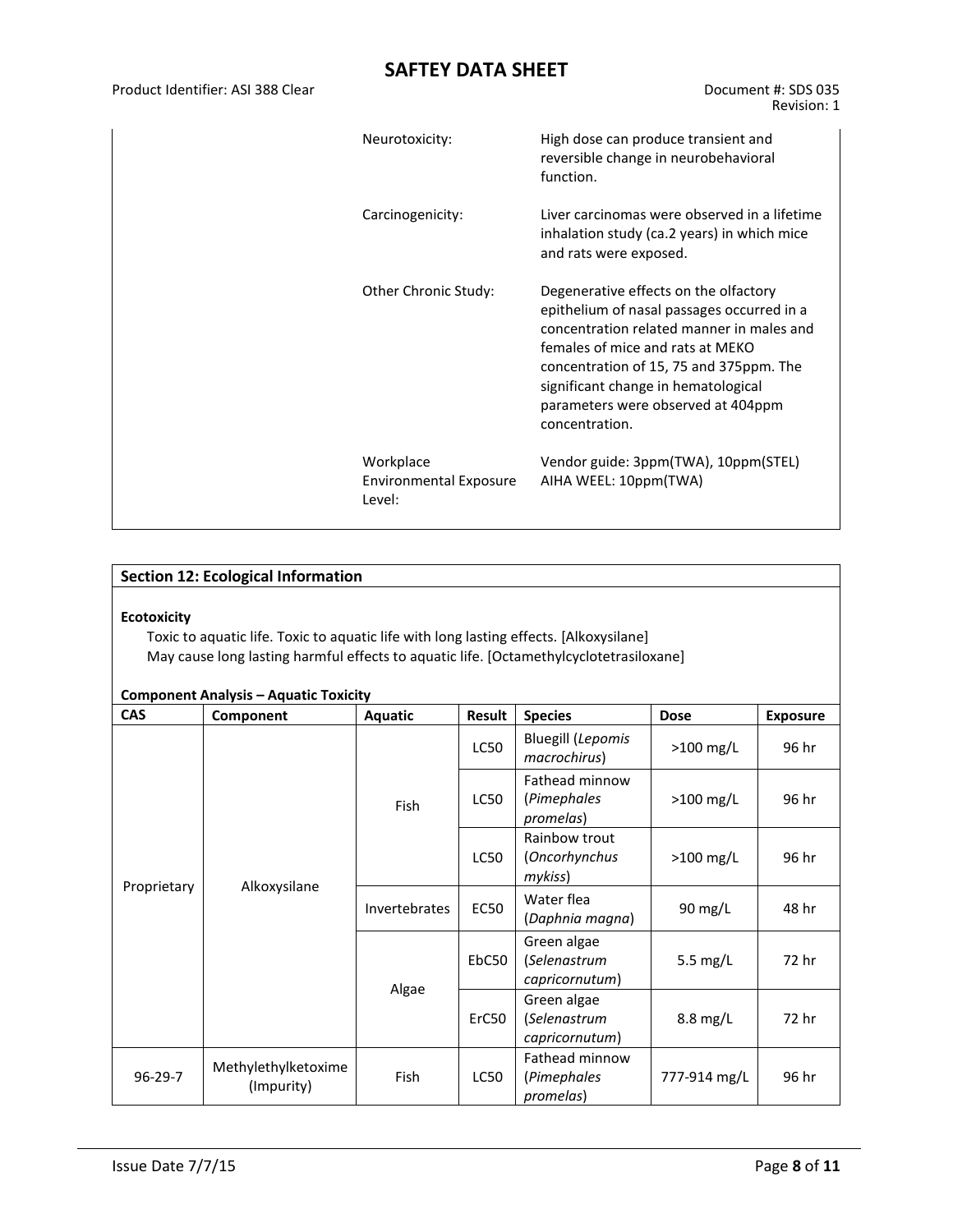| Document #: SDS 035 |
|---------------------|
| Revision: 1         |

|                                | 11 J J J J J J I .                                                                          |
|--------------------------------|---------------------------------------------------------------------------------------------|
| Persistence and Degradability: | Causes easily hydrolysis in water or atmosphere. [Alkoxysilane]                             |
| Bioaccumulative Potential:     | Bio concentration Factor(BCF) / (Fathead minnows) : 12400<br>[Octamethylcyclotetrasiloxane] |
| Biodegration:                  | No information available for the product.                                                   |

| <b>Section 13: Disposal Considerations</b> |                                                                                                                                       |  |  |  |  |  |  |
|--------------------------------------------|---------------------------------------------------------------------------------------------------------------------------------------|--|--|--|--|--|--|
| Disposal Methods:                          | Dispose in accordance with all applicable federal, state/regional and<br>local laws and regulations.                                  |  |  |  |  |  |  |
| Disposal of Contaminated Packaging:        | Dispose of unused product properly. Empty containers should be taken<br>to an approved waste handling site for recycling or disposal. |  |  |  |  |  |  |
| <b>Component Waste Numbers:</b>            | The U.S. EPA has not published waste numbers for this product's<br>components.                                                        |  |  |  |  |  |  |

| <b>Section 14: Transport Information</b> |                                                         |
|------------------------------------------|---------------------------------------------------------|
|                                          |                                                         |
| <b>International Regulation</b>          |                                                         |
| IATA:                                    | Not regulated as a dangerous good.                      |
| IMDG:                                    | Not regulated as a dangerous good.                      |
| Transport in bulk according to Annex     |                                                         |
| II of MARPOL 73/78 and the IBC Code:     | This product is not intended to be transported in bulk. |
|                                          |                                                         |
| <b>Domestic Regulation</b>               |                                                         |
| DOT:                                     | Not regulated as a dangerous good.                      |
|                                          |                                                         |

| <b>Section 15: Regulatory Information</b>          |                                                                                              |
|----------------------------------------------------|----------------------------------------------------------------------------------------------|
| <b>US Federal Regulations</b><br>29 CFR 1910.1200. | This product is a "Hazardous Chemical" as defined by the OSHA Hazard Communication Standard, |
|                                                    | OSHA Specifically Regulated Substances (29 CFR 1910.1001-1050):<br>Not listed                |
| SARA 302 Extremely Hazardous                       |                                                                                              |
| Substances:                                        | None contained in product.                                                                   |
| SARA 304:                                          | Not applicable.                                                                              |
| SARA 311/312:                                      | None known.                                                                                  |
| <b>SARA 313:</b>                                   | TRI reporting                                                                                |
| TSCA:                                              | All components of this product are listed on TSCA Inventory.                                 |

Product Identifier: ASI 388 Clear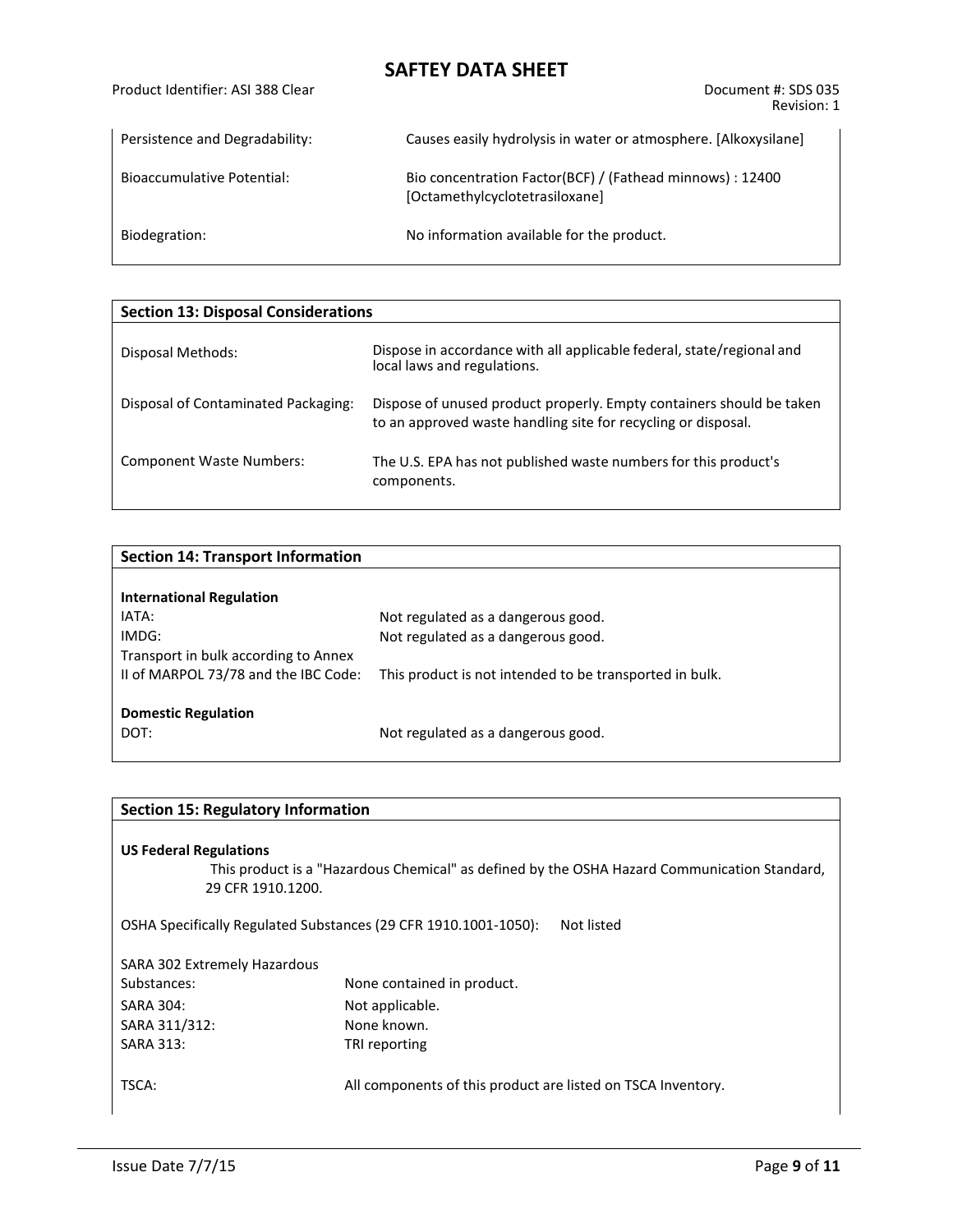#### **US State Regulations**

| Massachusetts Right-to-Know - Substance List:        | Not regulated |
|------------------------------------------------------|---------------|
| New Jersey Worker and Community Right-to-Know Act:   | Not listed    |
| Pennsylvania Worker and Community Right-to-Know Law: | Not listed    |
| Rhode Island Right-to-Know:                          | Not regulated |
|                                                      |               |

California Proposition 65: This product does not contain any chemicals known by the State of California to cause cancer or reproductive harm.

#### **Component Analysis – International Inventories**

| Component                                  | <b>CAS</b>    | US  | CА  | EU            | AU  | <b>PH</b> | JP         | ΚR  | CN  | <b>NZ</b> |
|--------------------------------------------|---------------|-----|-----|---------------|-----|-----------|------------|-----|-----|-----------|
| Methylethylketoxime<br>(Impurity)          | $96 - 29 - 7$ | Yes | dsl | <b>EINECS</b> | Yes | Yes       | Yes        | Yes | Yes | Yes       |
| Octamethylcyclotetrasiloxane<br>(Impurity) | 556-67-2      | Yes | dsl | <b>EINECS</b> | Yes | Yes       | <b>Yes</b> | Yes | Yes | Yes       |